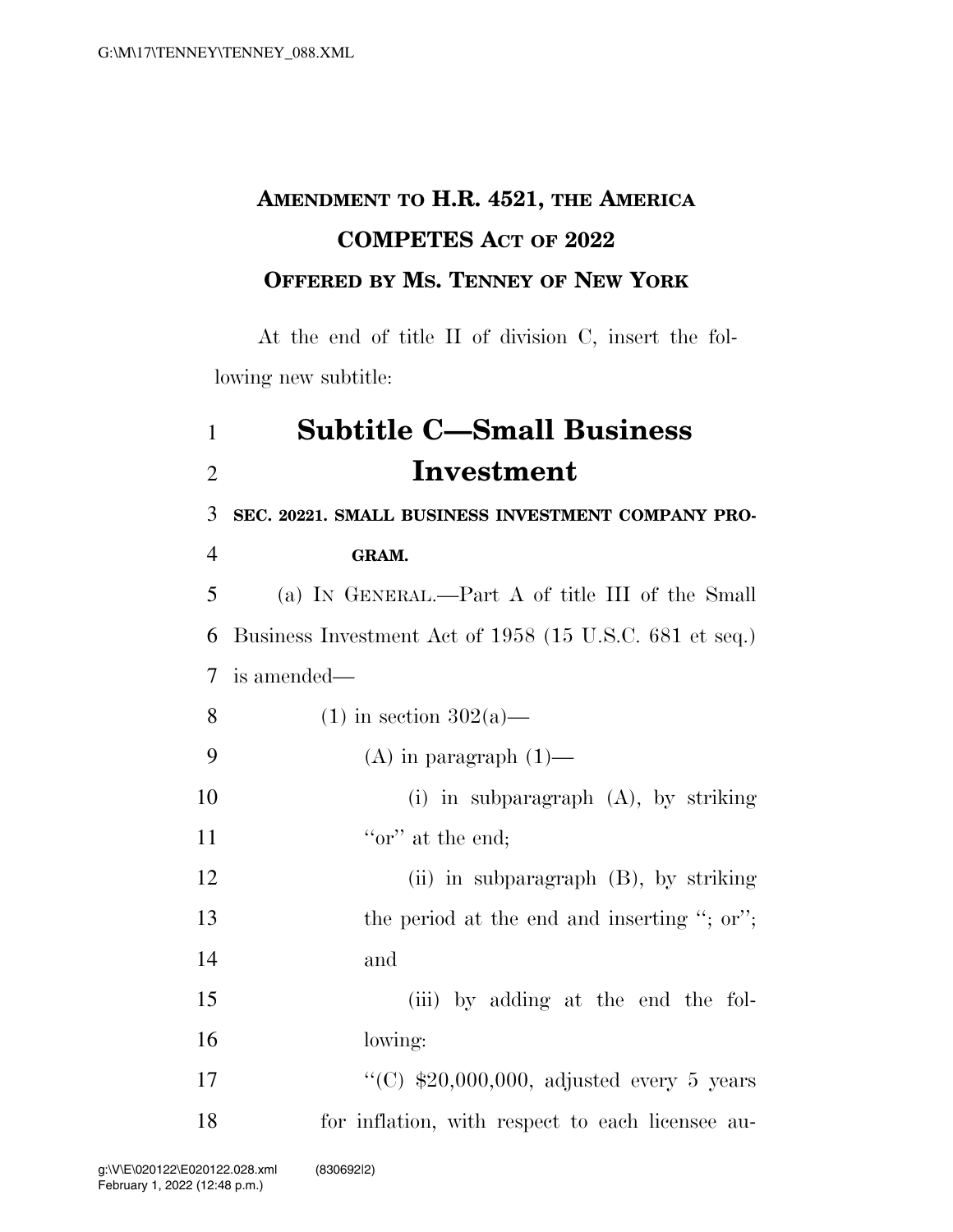| $\mathbf{1}$   | thorized or seeking authority to sell bonds to    |
|----------------|---------------------------------------------------|
| 2              | the Administration as a participating invest-     |
| 3              | ment company under section 321."; and             |
| $\overline{4}$ | $(2)$ by adding at the end the following:         |
| 5              | "SEC. 321. SMALL BUSINESS AND DOMESTIC PRODUCTION |
| 6              | RECOVERY INVESTMENT FACILITY.                     |
| 7              | "(a) DEFINITIONS.—In this section:                |
| 8              | "(1) ELIGIBLE SMALL BUSINESS CONCERN.-            |
| 9              | The term 'eligible small business concern'—       |
| 10             | "(A) means a small business concern that          |
| 11             | is a manufacturing business that is assigned a    |
| 12             | North American Industry Classification System     |
| 13             | code beginning with $31, 32,$ or $33$ at the time |
| 14             | at which the small business concern receives an   |
| 15             | investment from a participating investment        |
| 16             | company under the facility; and                   |
| 17             | "(B) does not include an entity described         |
| 18             | section $7(a)(37)(A)(iv)(III)$ of the Small<br>1n |
| 19             | <b>Business</b><br>Act<br>(15)<br>U.S.C.          |
| 20             | 636(a)(37)(A)(iv)(III)).                          |
| 21             | "(2) FACILITY.—The term 'facility' means the      |
| 22             | facility established under subsection (b).        |
| 23             | "(3) FUND.—The term 'Fund' means the fund         |
| 24             | established under subsection (h).                 |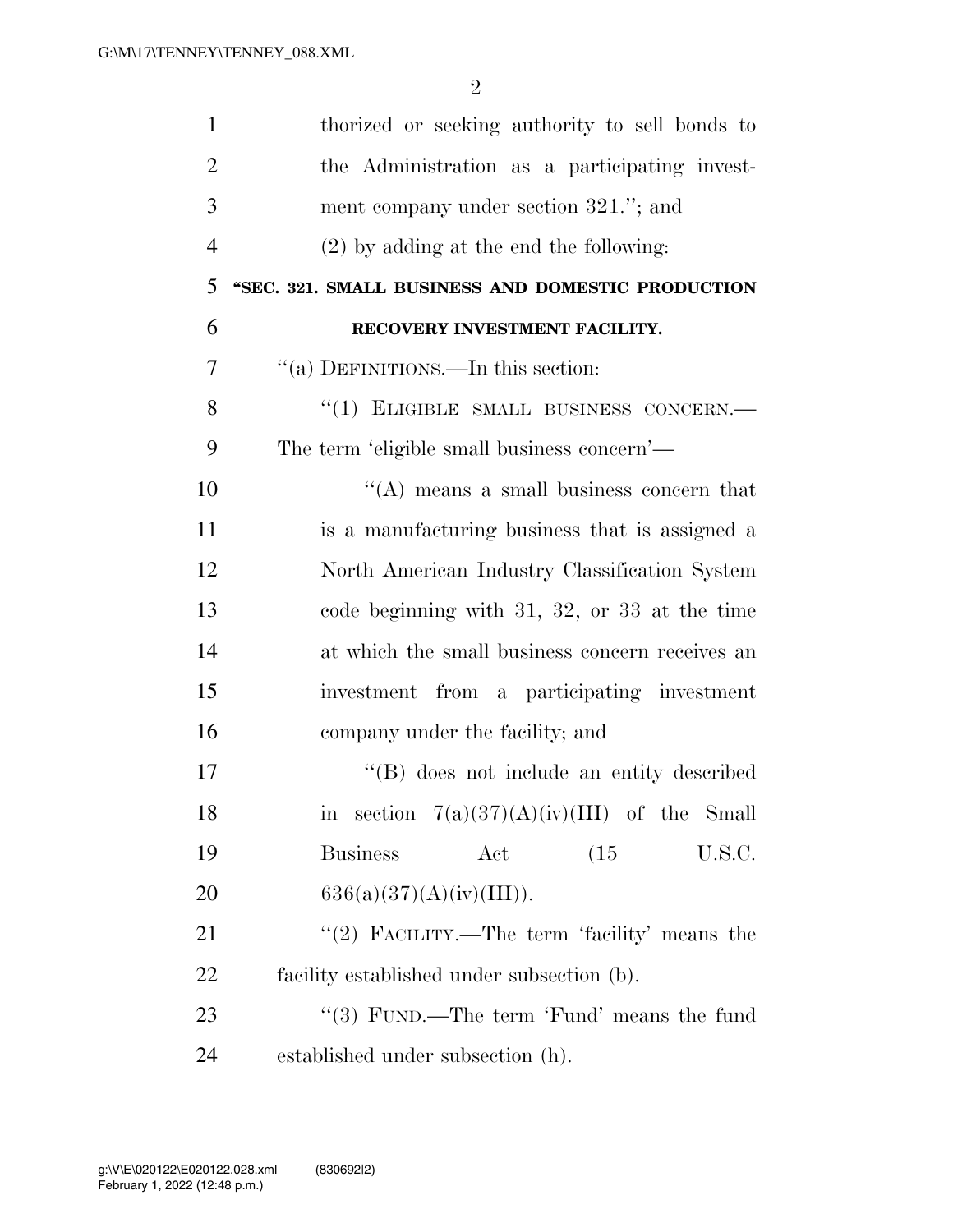| $\mathbf{1}$   | "(4) PARTICIPATING INVESTMENT COMPANY.-                    |
|----------------|------------------------------------------------------------|
| $\overline{2}$ | The term 'participating investment company' means          |
| 3              | small business investment company approved<br>$\mathbf{a}$ |
| $\overline{4}$ | under subsection (d) to participate in the facility.       |
| 5              | "(5) PROTÉGÉ INVESTMENT COMPANY.—The                       |
| 6              | term 'protégé investment company' means a small            |
| 7              | business investment company that—                          |
| 8              | $\lq\lq$ is majority managed by new, inexperi-             |
| 9              | enced, or otherwise underrepresented fund man-             |
| 10             | agers; and                                                 |
| 11             | $\lq\lq$ (B) elects and is selected by the Adminis-        |
| 12             | tration to participate in the pathway-protégé              |
| 13             | program under subsection (g).                              |
| 14             | "(6) SMALL BUSINESS CONCERN.—The term                      |
| 15             | 'small business concern' has the meaning given the         |
| 16             | term in section $3(a)$ of the Small Business Act $(15)$    |
| 17             | U.S.C. $632(a)$ ).                                         |
| 18             | $``$ (b) ESTABLISHMENT.—                                   |
| 19             | "(1) FACILITY.—The Administrator shall estab-              |
| 20             | lish and carry out a facility to increase resiliency in    |
| 21             | the manufacturing supply chain of eligible small           |
| 22             | business concerns by providing financial assistance        |
| 23             | to participating investment companies that facilitate      |
| 24             | equity financings to eligible small business concerns      |
| 25             | in accordance with this section.                           |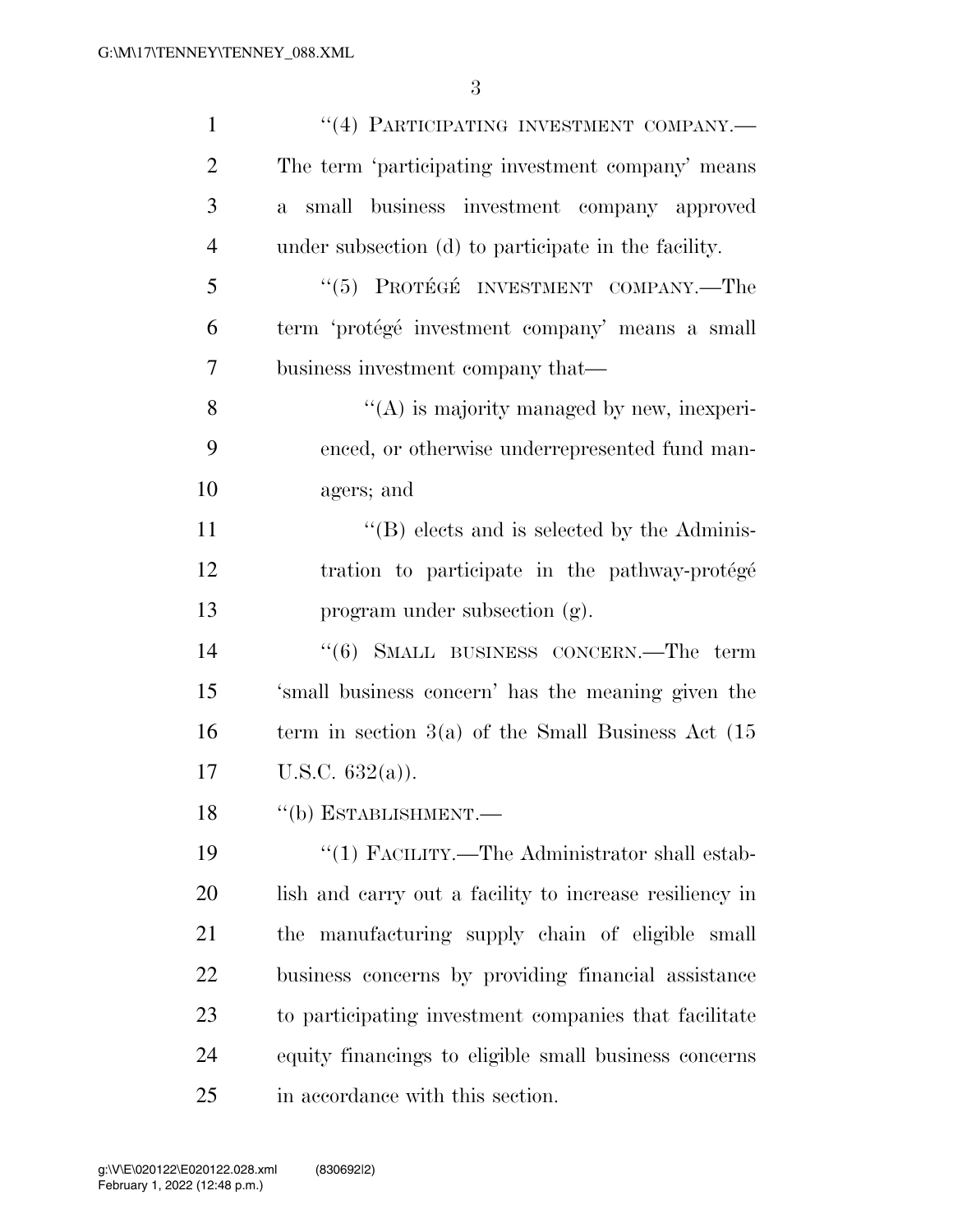| $\mathbf{1}$   | "(2) ADMINISTRATION OF FACILITY.—The fa-                 |
|----------------|----------------------------------------------------------|
| $\overline{2}$ | cility shall be administered by the Administrator act-   |
| 3              | ing through the Associate Administrator described in     |
| $\overline{4}$ | section 201.                                             |
| 5              | $``(e)$ APPLICATIONS.—                                   |
| 6              | " $(1)$ In GENERAL.—Any small business invest-           |
| 7              | ment company may submit to the Administrator an          |
| 8              | application to participate in the facility.              |
| 9              | "(2) REQUIREMENTS FOR APPLICATION.—An                    |
| 10             | application to participate in the facility shall include |
| 11             | the following:                                           |
| 12             | "(A) A business plan describing how the                  |
| 13             | applicant intends to make successful equity in-          |
| 14             | vestments in eligible small business concerns.           |
| 15             | "(B) Information regarding the relevant                  |
| 16             | investment qualifications and backgrounds of             |
| 17             | the individuals responsible for the management           |
| 18             | of the applicant.                                        |
| 19             | " $(C)$ A description of the extent to which             |
| 20             | the applicant meets the selection criteria under         |
| 21             | subsection $(d)(2)$ .                                    |
| 22             | "(3) EXCEPTIONS TO APPLICATION FOR NEW                   |
| 23             | LICENSEES.—Not later than 90 days after the date         |
| 24             | of enactment of this section, the Administrator shall    |
| 25             | reduce requirements for applicants applying to oper-     |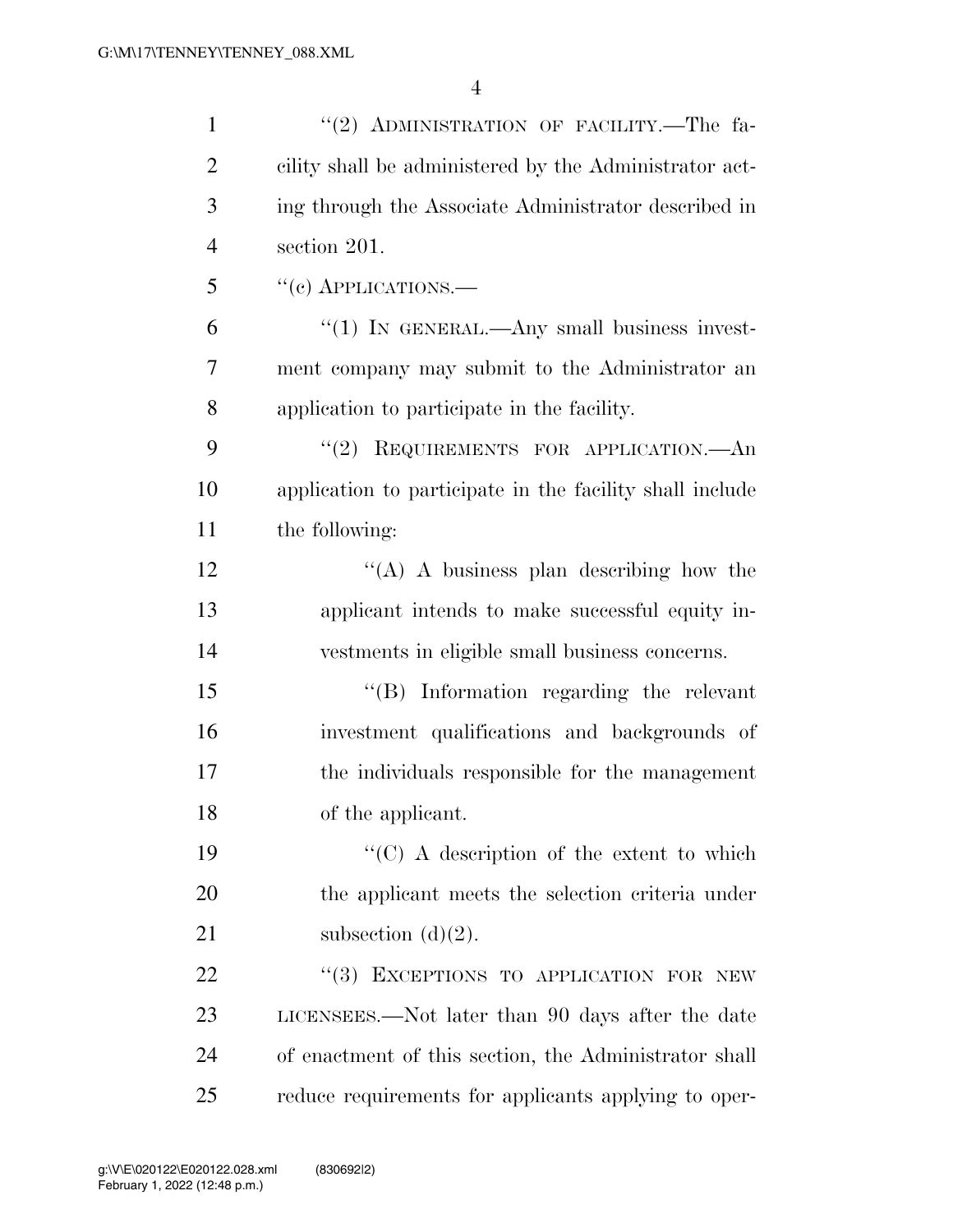| $\mathbf{1}$   | ate as a participating investment company under        |
|----------------|--------------------------------------------------------|
| $\overline{2}$ | this section in order to encourage the participation   |
| 3              | of new small business investment companies in the      |
| $\overline{4}$ | facility under this section, which may include the re- |
| 5              | quirements established under part 107 of title 13,     |
| 6              | Code of Federal Regulations, or any successor regu-    |
| 7              | lation, relating to-                                   |
| 8              | $\lq\lq$ the approval of initial management            |
| 9              | expenses;                                              |
| 10             | $\lq\lq$ the management ownership diversity            |
| 11             | requirement;                                           |
| 12             | "(C) the disclosure of general compen-                 |
| 13             | satory practices and fee structures; or                |
| 14             | $\lq\lq$ (D) any other requirement that the Ad-        |
| 15             | ministrator determines to be an obstacle to            |
| 16             | achieving the purposes described in this para-         |
| 17             | graph.                                                 |
| 18             | "(d) SELECTION OF PARTICIPATING INVESTMENT             |
| 19             | COMPANIES.-                                            |
| 20             | $``(1)$ DETERMINATION.—                                |
| 21             | "(A) IN GENERAL.—Except as provided in                 |
| 22             | paragraph $(3)$ , not later than 60 days after the     |
| 23             | date on which the Administrator receives an ap-        |
| 24             | plication under subsection (c), the Adminis-           |
| 25             | trator shall—                                          |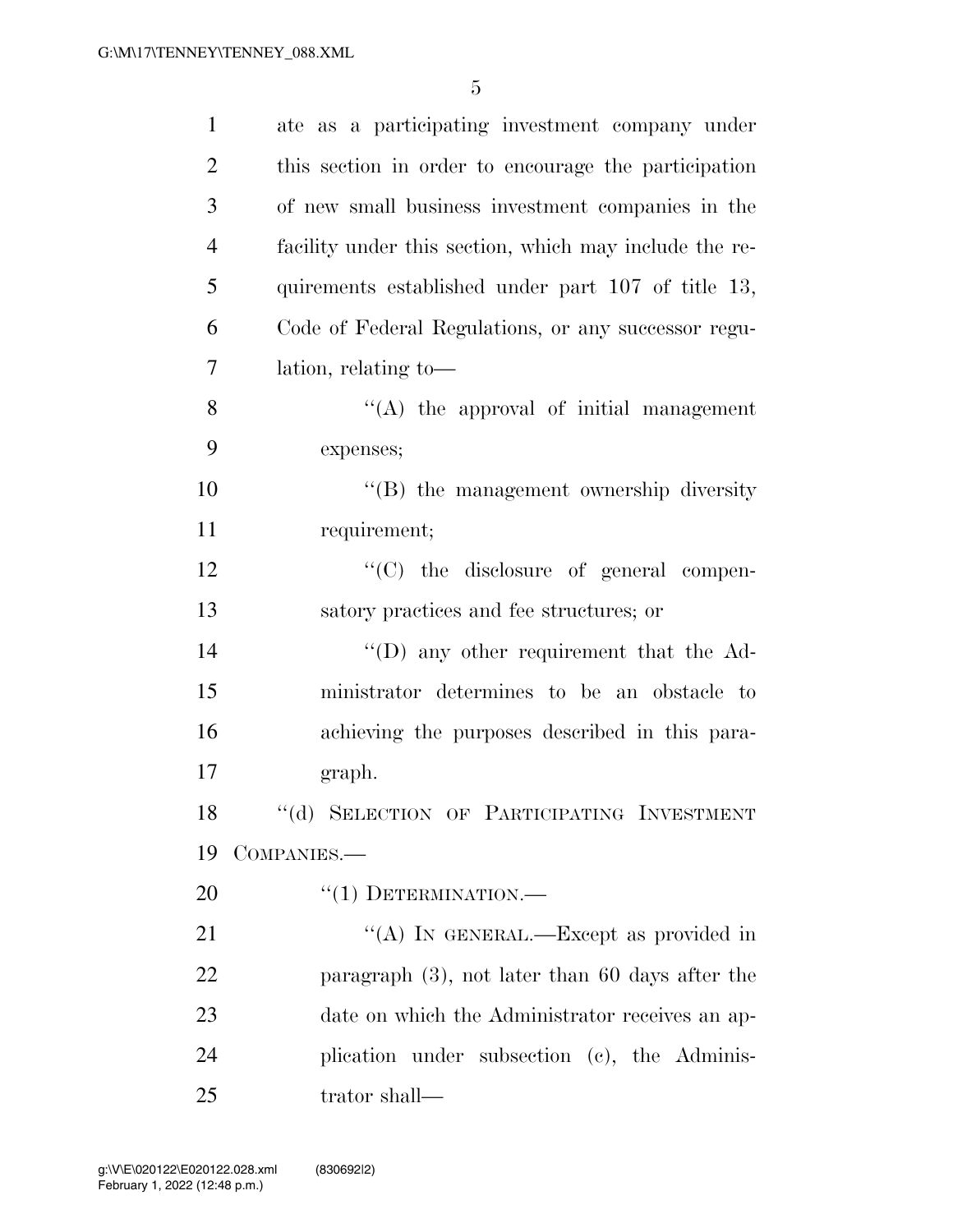| $\mathbf{1}$   | "(i) make a final determination to ap-             |
|----------------|----------------------------------------------------|
| $\overline{2}$ | prove or disapprove such applicant to par-         |
| 3              | ticipate in the facility; and                      |
| $\overline{4}$ | "(ii) transmit the determination to the            |
| 5              | applicant in writing.                              |
| 6              | "(B) COMMITMENT AMOUNT.—Except as                  |
| 7              | provided in paragraph $(3)$ , at the time of ap-   |
| 8              | proval of an applicant, the Administrator shall    |
| 9              | make a determination of the amount of the          |
| 10             | commitment that may be awarded to the appli-       |
| 11             | cant under this section.                           |
| 12             | "(2) SELECTION CRITERIA. - In making a de-         |
| 13             | termination under paragraph (1), the Administrator |
| 14             | shall consider—                                    |
| 15             | $\lq\lq$ the probability that the investment       |
| 16             | strategy of the applicant will successfully repay  |
| 17             | any financial assistance provided by the Admin-    |
| 18             | istration, including the probability of a return   |
| 19             | significantly in excess thereof;                   |
| 20             | $\lq\lq$ (B) the probability that the investments  |
| 21             | made by the applicant will—                        |
| 22             | "(i) provide capital to eligible small             |
| 23             | business concerns; or                              |
| 24             | ``(ii)<br>create or preserve jobs in the           |
| 25             | United States;                                     |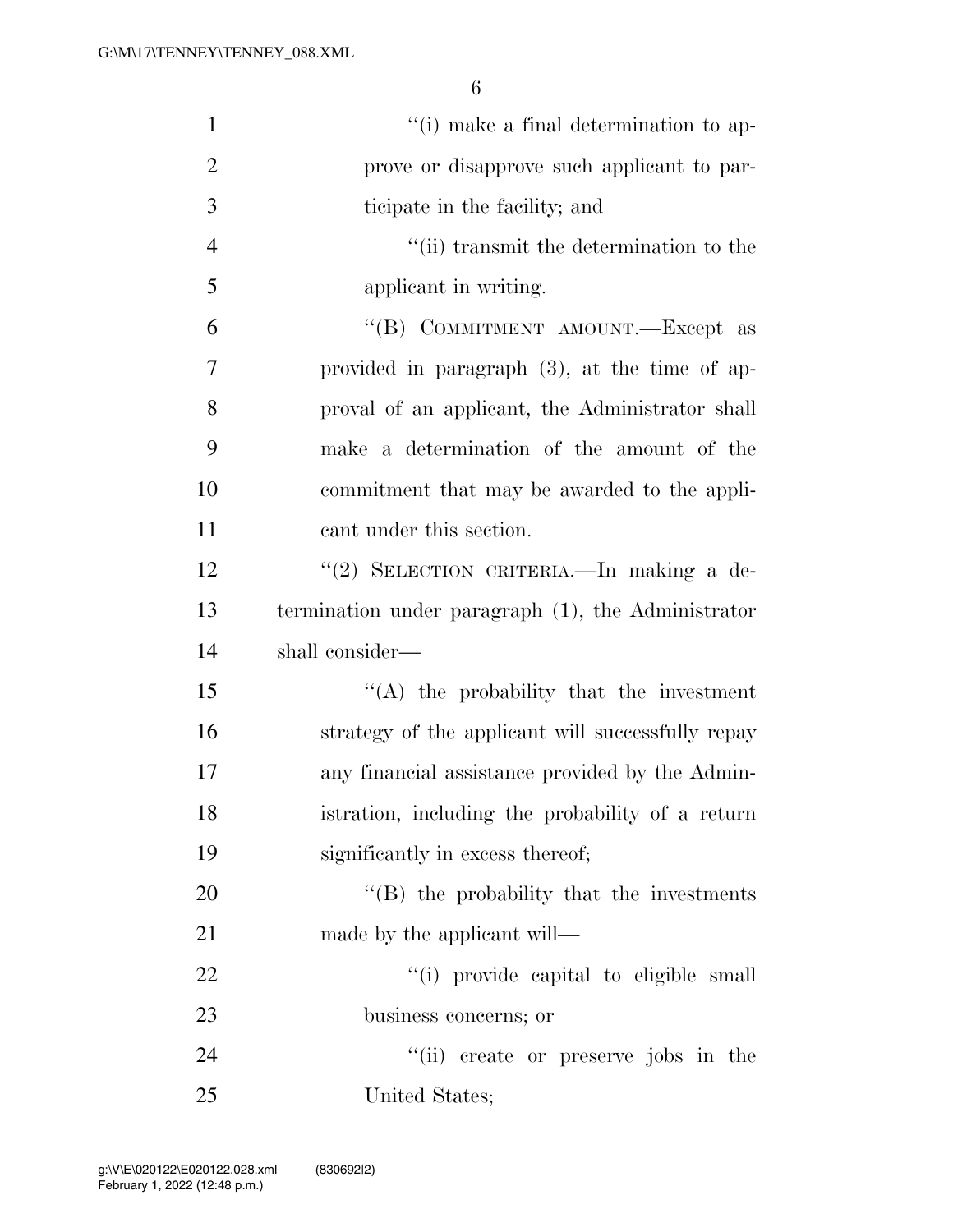| $\mathbf{1}$   | $\lq\lq$ <sup>c</sup> (C) the probability that the applicant will |
|----------------|-------------------------------------------------------------------|
| $\overline{2}$ | meet the objectives in the business plan of the                   |
| 3              | applicant, including the financial goals, and, if                 |
| $\overline{4}$ | applicable, the pathway-protégé program in ac-                    |
| 5              | cordance with subsection (g); and                                 |
| 6              | "(D) the probability that the applicant will                      |
| 7              | assist eligible small business concerns in achiev-                |
| 8              | ing profitability.                                                |
| 9              | "(3) APPROVAL OF PARTICIPATING INVEST-                            |
| 10             | MENT COMPANIES.-                                                  |
| 11             | $\lq\lq (A)$ PROVISIONAL APPROVAL.—                               |
| 12             | "(i) IN GENERAL.—Notwithstanding                                  |
| 13             | paragraph $(1)$ , with respect to an applica-                     |
| 14             | tion submitted by an applicant to operate                         |
| 15             | a participating investment company<br>as                          |
| 16             | under this section, the Administrator may                         |
| 17             | provide provisional approval for the appli-                       |
| 18             | cant in lieu of a final determination of ap-                      |
| 19             | proval and determination of the amount of                         |
| 20             | the commitment under that paragraph.                              |
| 21             | "(ii) PURPOSE.—The purpose of a                                   |
| 22             | provisional approval under clause (i) is                          |
| 23             | $to-$                                                             |
| 24             | "(I) encourage applications from                                  |
| 25             | investment companies with an invest-                              |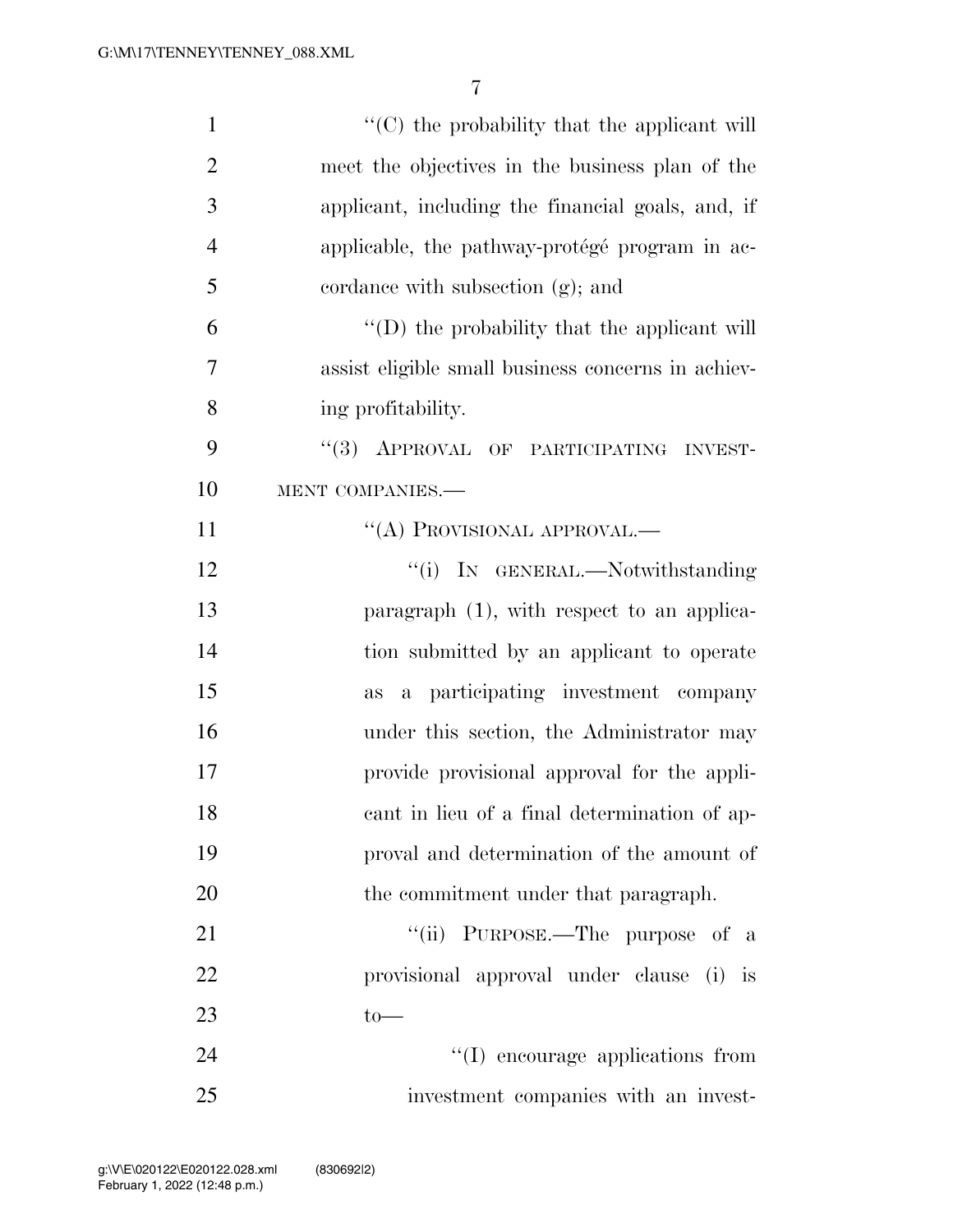| $\mathbf{1}$   | ment mandate from the committed                             |
|----------------|-------------------------------------------------------------|
| $\overline{2}$ | private market capital of the invest-                       |
| 3              | ment company that does not conform                          |
| $\overline{4}$ | to the requirements described in this                       |
| 5              | section at the time of application;                         |
| 6              | $\lq\lq$ (II) allow the applicant to more                   |
| 7              | effectively raise capital commitments                       |
| 8              | in the private markets by referencing                       |
| 9              | the intent of the Administrator to                          |
| 10             | award the applicant a commitment;                           |
| 11             | and                                                         |
| 12             | "(III) allow the applicant to more                          |
| 13             | precisely request the desired amount                        |
| 14             | of commitment pending the securing                          |
| 15             | of capital from private market inves-                       |
| 16             | tors.                                                       |
| 17             | ``(iii)<br>LIMIT ON PERIOD<br>$\overline{\text{OF}}$<br>THE |
| 18             | TIME.—The period between a provisional                      |
| 19             | approval under clause (i) and the final de-                 |
| 20             | termination of approval under paragraph                     |
| 21             | $(1)$ shall not exceed 12 months.                           |
| 22             | "(e) COMMITMENTS AND SBIC BONDS.—                           |
| 23             | "(1) IN GENERAL.—The Administrator may,                     |
| 24             | out of amounts available in the Fund, purchase or           |
| 25             | commit to purchase from a participating investment          |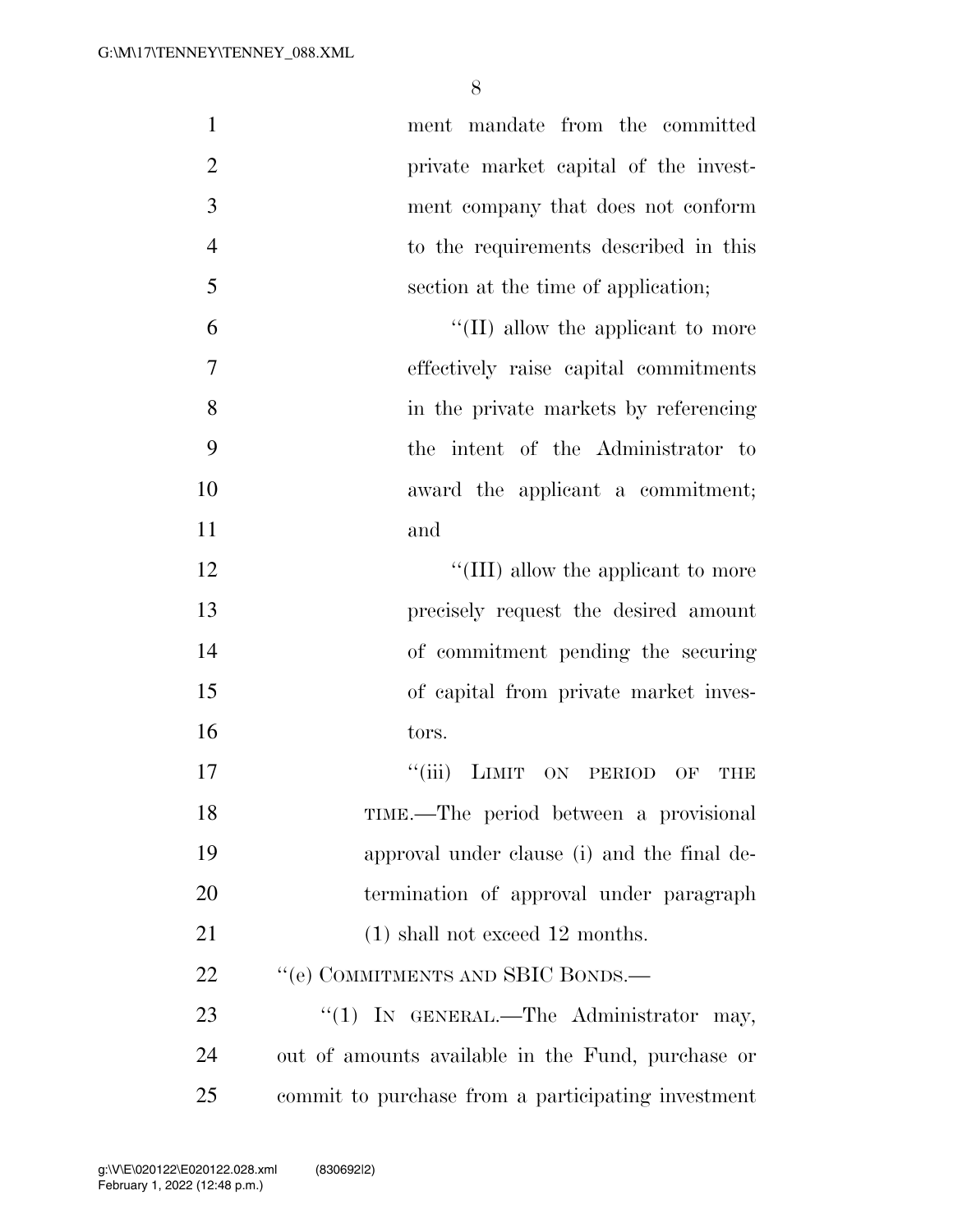| $\mathbf{1}$   | company 1 or more accruing bonds that include eq-   |
|----------------|-----------------------------------------------------|
| $\overline{2}$ | uity features as described in this subsection.      |
| 3              | "(2) BOND TERMS.—A bond purchased by the            |
| $\overline{4}$ | Administrator from a participating investment com-  |
| 5              | pany under this subsection shall have the following |
| 6              | terms and conditions:                               |
| 7              | $\lq\lq$ (A) TERM AND INTEREST.—                    |
| 8              | "(i) IN GENERAL.—The bond shall be                  |
| 9              | issued for a term of not less than 15 years         |
| 10             | and shall bear interest at a rate deter-            |
| 11             | mined by the Administrator of not more              |
| 12             | than 2 percent.                                     |
| 13             | "(ii) ACCRUAL OF INTEREST.—Inter-                   |
| 14             | est on the bond shall accrue and shall be           |
| 15             | payable in accordance with subparagraph             |
| 16             | (D).                                                |
| 17             | "(iii) PREPAYMENT.—The bond shall                   |
| 18             | be prepayable without penalty after the             |
| 19             | end of the 1-year period beginning on the           |
| 20             | date on which the bond was purchased.               |
| 21             | $\lq$ (B) PROFITS.—                                 |
| 22             | "(i) IN GENERAL.—The Administra-                    |
| 23             | tion shall be entitled to receive a share of        |
| 24             | the profits net of any profit sharing per-          |
| 25             | formance compensation of the participating          |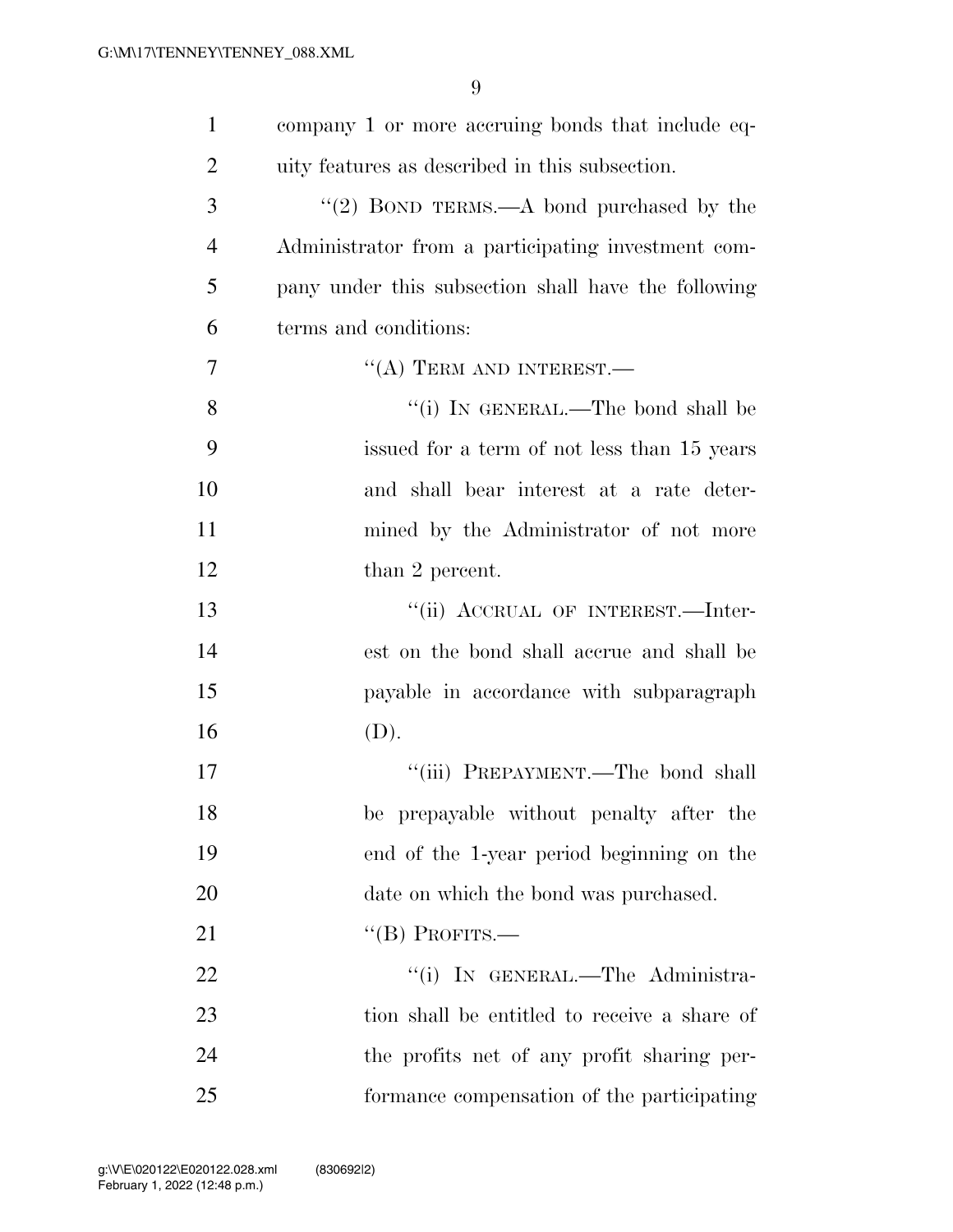| $\mathbf{1}$   | investment company equal to the quotient |
|----------------|------------------------------------------|
| $\overline{2}$ | obtained by dividing—                    |
| 3              | $\lq\lq$ (I) one-third of the commitment |
| $\overline{4}$ | that the participating investment com-   |
| 5              | pany is approved for under subsection    |
| 6              | $(d)$ ; by                               |
| $\overline{7}$ | "(II) the commitment approved            |
| 8              | under subsection (d) plus the regu-      |
| 9              | latory capital of the participating in-  |
| 10             | vestment company at the time of ap-      |
| 11             | proval under that subsection.            |
| 12             | "(ii) DETERMINATION OF PERCENT-          |
| 13             | AGE.—The share to which the Administra-  |
| 14             | tion is entitled under clause (i)—       |
| 15             | $\lq\lq$ shall be determined at the      |
| 16             | time of approval under subsection (d);   |
| 17             | and                                      |
| 18             | "(II) without the approval of the        |
| 19             | Administration, shall not be revised,    |
| 20             | including to reflect subsequent dis-     |
| 21             | tributions of profits, returns of cap-   |
| 22             | ital, or repayments of bonds, or other-  |
| 23             | wise.                                    |
| 24             | ``(C)<br>PROFIT SHARING<br>PERFORMANCE   |
| 25             | COMPENSATION.-                           |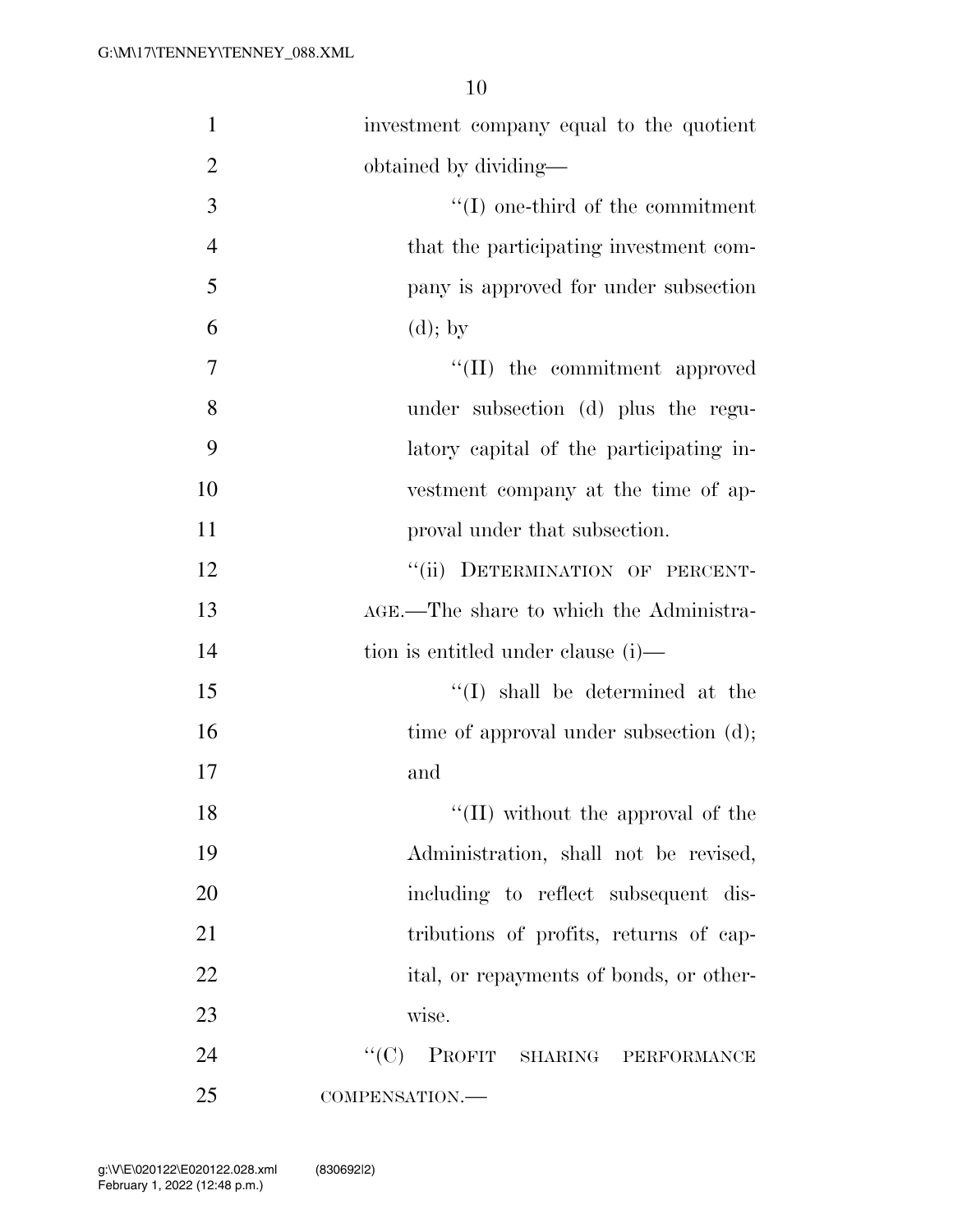| $\mathbf{1}$   | "(i) RECEIPT BY ADMINISTRATION.-                   |
|----------------|----------------------------------------------------|
| $\overline{2}$ | The Administration shall receive a share of        |
| 3              | profits of not more than 2 percent, which          |
| $\overline{4}$ | shall be deposited into the Fund and be            |
| 5              | available to make commitments under this           |
| 6              | subsection.                                        |
| 7              | RECEIPT BY MANAGERS.-The<br>``(ii)                 |
| 8              | managers of the participating investment           |
| 9              | company may receive a maximum profit               |
| 10             | sharing performance compensation of 25             |
| 11             | percent less the share of profits paid to the      |
| 12             | Administration under clause (i).                   |
| 13             | "(D) PROHIBITION ON DISTRIBUTIONS.-                |
| 14             | No distributions on capital, including profit dis- |
| 15             | tributions, shall be made by the participating     |
| 16             | investment company to the investors or man-        |
| 17             | agers of the participating investment company      |
| 18             | until the Administration has received payment      |
| 19             | of all accrued interest on the bond committed      |
| 20             | under this section.                                |
| 21             | "(E) REPAYMENT OF PRINCIPAL.—Except                |
| 22             | as described in subparagraph $(F)$ , repayments    |
| 23             | of principal of the bond of a participating in-    |
| 24             | vestment company shall be—                         |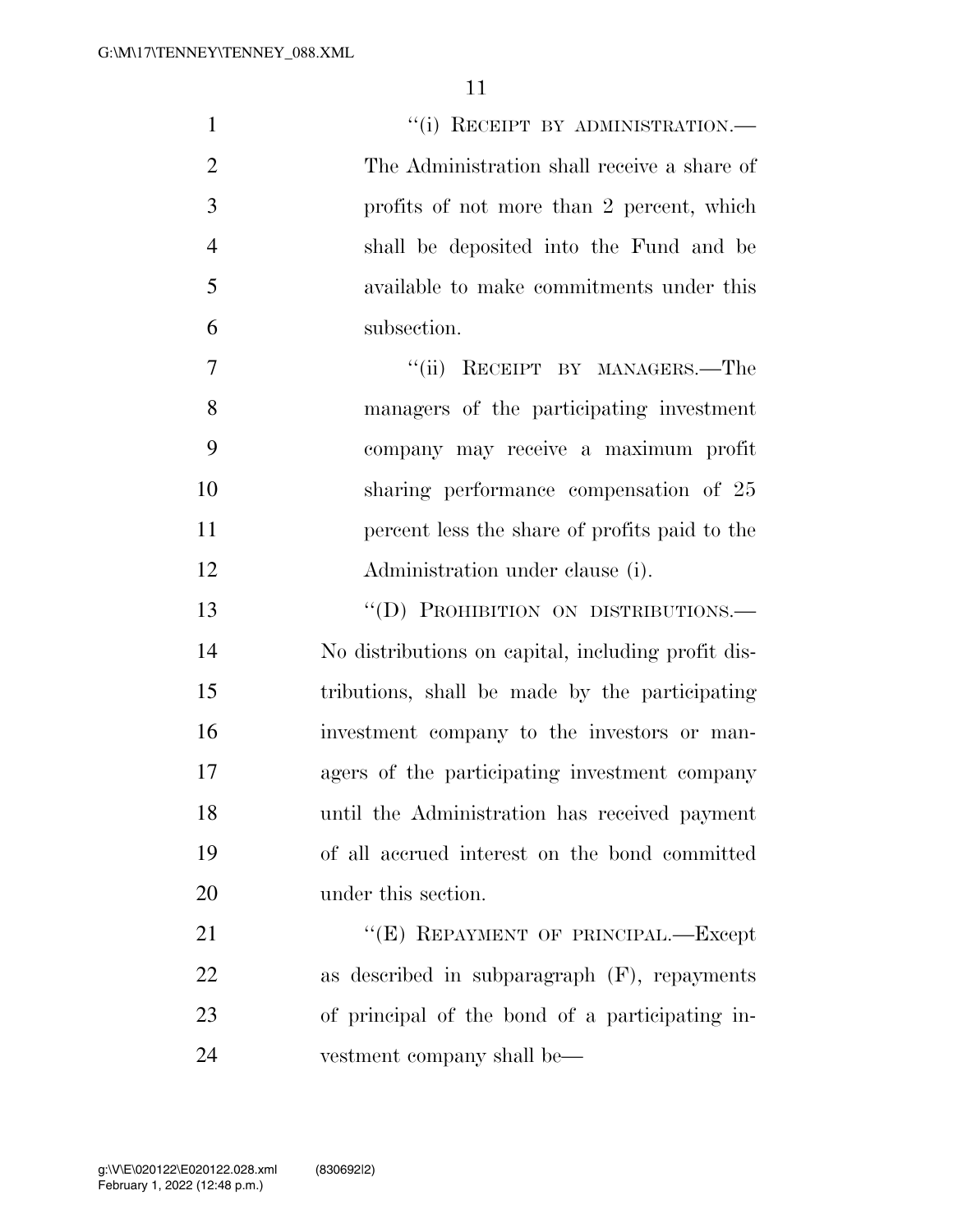| $\mathbf{1}$   | "(i) made at the same time as returns           |
|----------------|-------------------------------------------------|
| $\overline{2}$ | of private capital; and                         |
| $\mathfrak{Z}$ | "(ii) in amounts equal to the pro rata          |
| $\overline{4}$ | share of the Administration of the total        |
| 5              | amount being repaid or returned at such         |
| 6              | time.                                           |
| 7              | "(F) LIQUIDATION OR DEFAULT. - Upon             |
| 8              | any liquidation event or default, as defined by |
| 9              | the Administration, any unpaid principal or ac- |
| 10             | erued interest on the bond shall—               |
| 11             | "(i) have a priority over all equity of         |
| 12             | the participating investment company; and       |
| 13             | "(ii) be paid before any return of eq-          |
| 14             | uity or any other distributions to the inves-   |
| 15             | tors or managers of the participating in-       |
| 16             | vestment company.                               |
| 17             | AMOUNT OF COMMITMENTS AND<br>(3)<br>PUR-        |
| 18             | CHASES.                                         |
| 19             | "(A) MAXIMUM AMOUNT.—The maximum                |
| 20             | amount of outstanding bonds and commitments     |
| 21             | to purchase bonds for any participating invest- |
| 22             | ment company under the facility shall be the    |
| 23             | lesser of-                                      |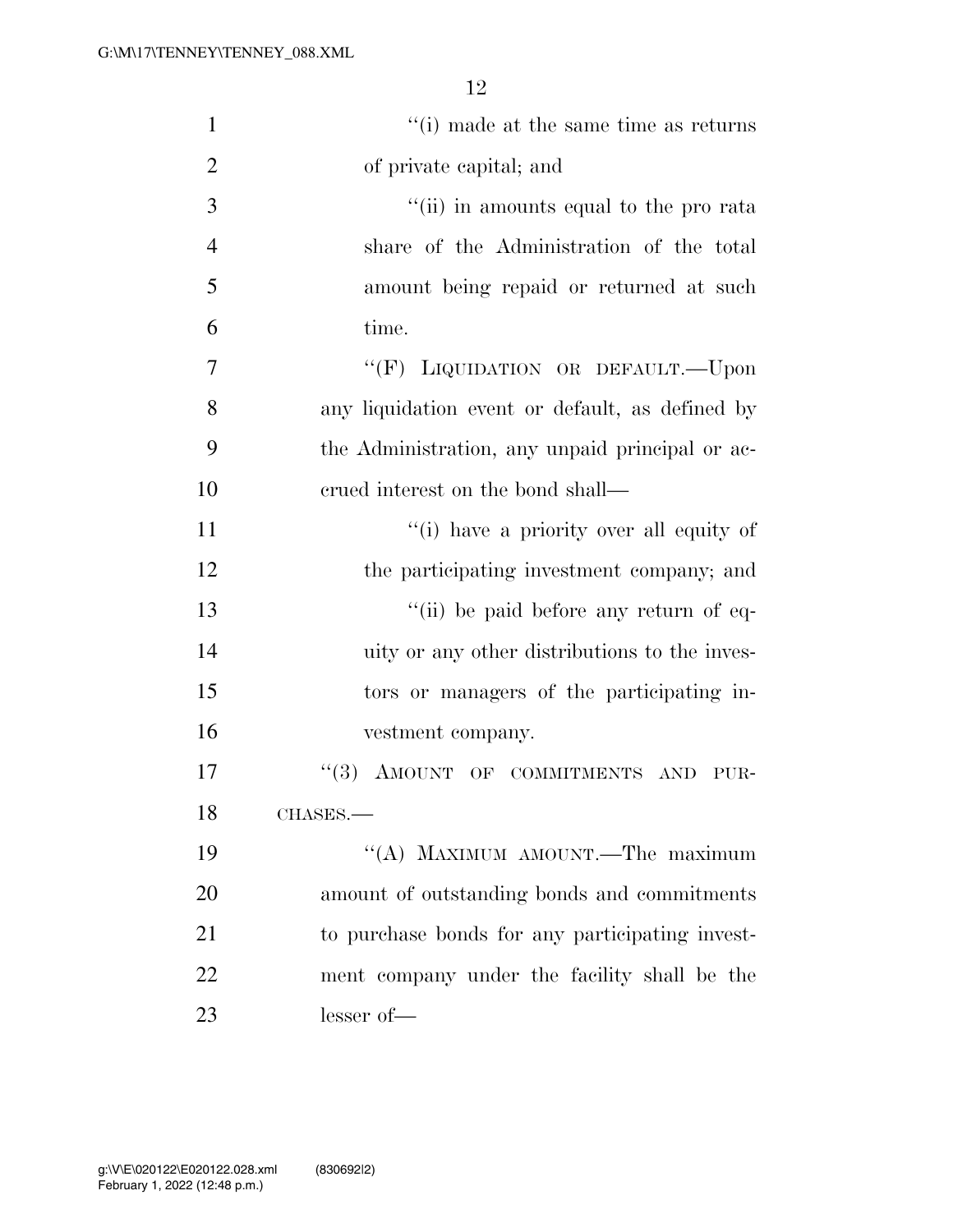| $\mathbf{1}$   | "(i) twice the amount of the regu-                     |
|----------------|--------------------------------------------------------|
| $\overline{2}$ | latory capital of the participating invest-            |
| 3              | ment company; or                                       |
| $\overline{4}$ | $\lq(ii) \; \$200,000,000.$                            |
| 5              | "(4) COMMITMENT PROCESS.—Commitments by                |
| 6              | the Administration to purchase bonds under the fa-     |
| 7              | cility shall remain available to be sold by a partici- |
| 8              | pating investment company until the end of the         |
| 9              | fourth fiscal year following the year in which the     |
| 10             | commitment is made, subject to review and approval     |
| 11             | by the Administration based on regulatory compli-      |
| 12             | ance, financial status, change in management, devi-    |
| 13             | ation from business plan, and such other limitations   |
| 14             | as may be determined by the Administration by reg-     |
| 15             | ulation or otherwise.                                  |
| 16             | $\lq(5)$ COMMITMENT CONDITIONS.—                       |
| 17             | "(A) IN GENERAL.—As a condition of re-                 |
| 18             | ceiving a commitment under the facility, not           |
| 19             | less than 50 percent of amounts invested by the        |
| 20             | participating investment company shall be in-          |
| 21             | vested in eligible small business concerns.            |
| 22             | "(B) EXAMINATIONS.—In addition to the                  |
| 23             | matters set forth in section $310(c)$ , the Admin-     |
| 24             | istration shall examine each participating in-         |
| 25             | vestment company in such detail so as to deter-        |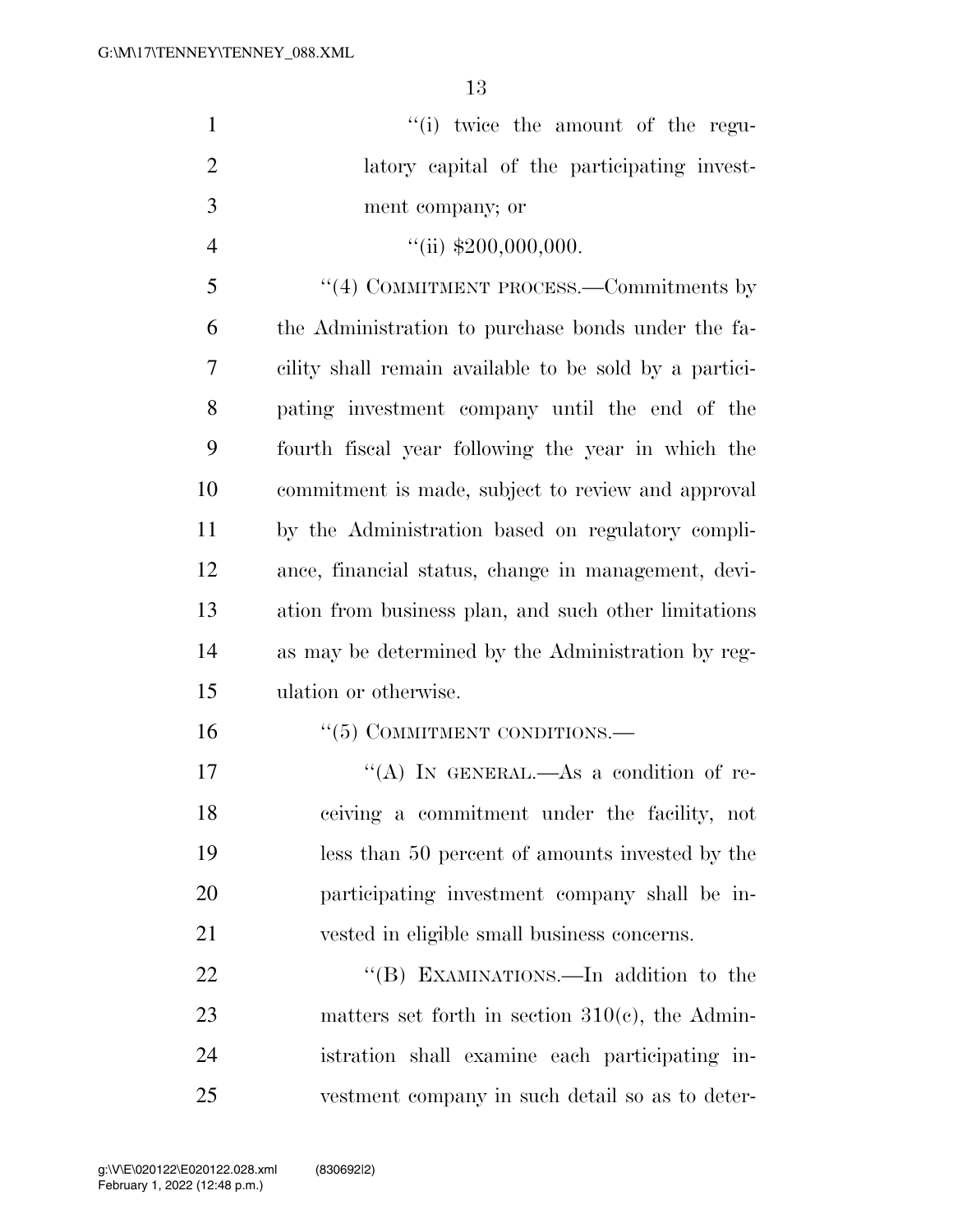| mine whether the participating investment com- |
|------------------------------------------------|
| pany has complied with the requirements under  |
| this subsection.                               |

4 "(f) DISTRIBUTIONS AND FEES.—

## 5 "(1) DISTRIBUTION REQUIREMENTS.—

 ''(A) DISTRIBUTIONS.—As a condition of receiving a commitment under the facility, a participating investment company shall make all distributions to the Administrator in the same form and in a manner as are made to in- vestors, or otherwise at a time and in a manner consistent with regulations or policies of the Administration.

 ''(B) ALLOCATIONS.—A participating in- vestment company shall make allocations of in- come, gain, loss, deduction, and credit to the Administrator with respect to any outstanding bonds as if the Administrator were an investor. ''(2) FEES.—The Administrator may not charge fees for participating investment companies other than examination fees that are consistent with the license of the participating investment company. 23 "(3) BIFURCATION.—Losses on bonds issued by participating investment companies shall not be off-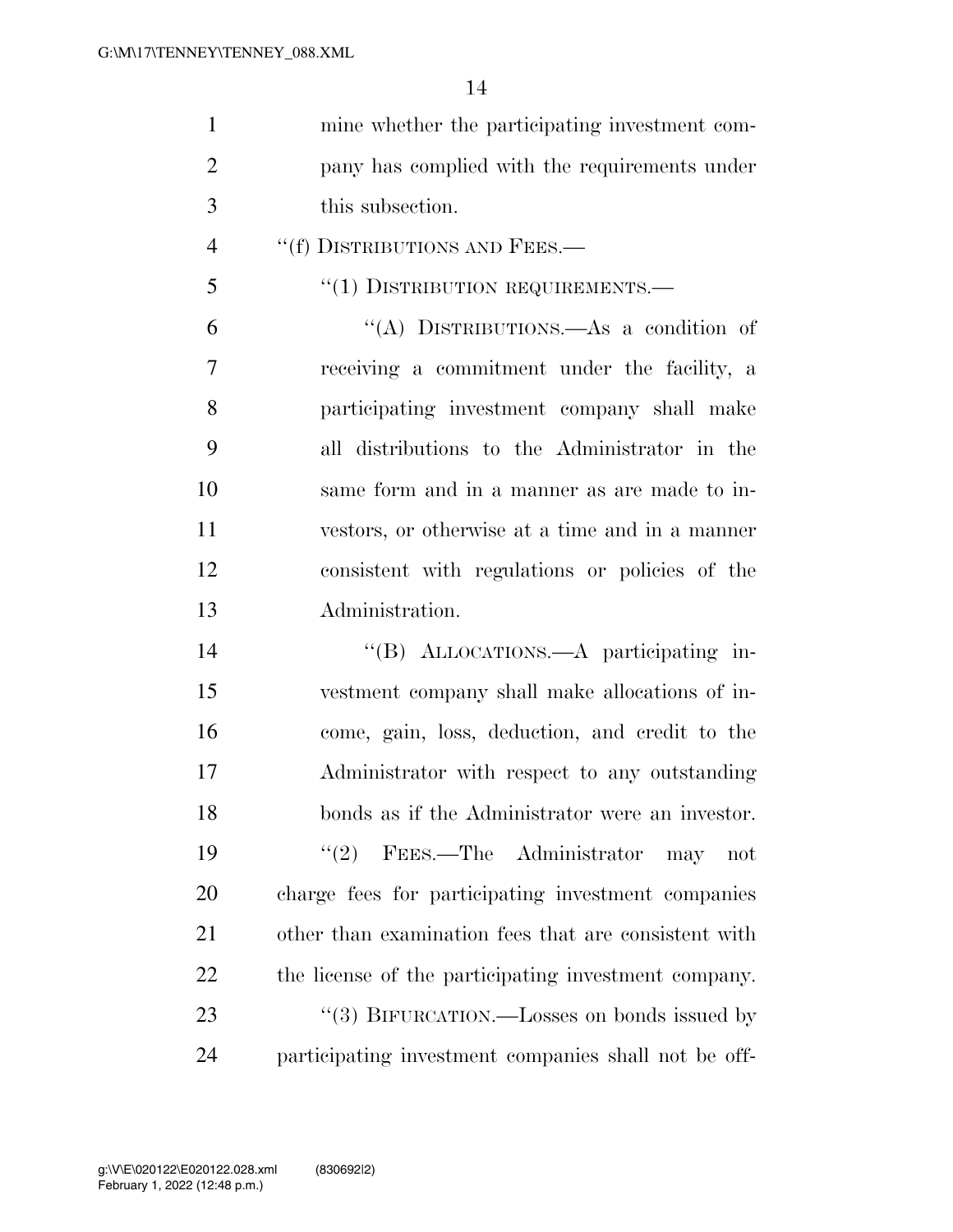set by fees or any other charges on debenture small business investment companies.

3 "(g) PROTÉGÉ PROGRAM.—The Administrator shall 4 establish a pathway-protégé program in which a protégé investment company may receive technical assistance and program support from a participating investment company on a voluntary basis and without penalty for non-partici-pation.

9 "(h) LOSS LIMITING FUND.—

 $\frac{1}{1}$  IN GENERAL.—There is established in the Treasury a fund that, subject to the availability of appropriations, shall be for making commitments and purchasing bonds with equity features under the facility and receiving capital returned by partici-pating investment companies.

16 "(2) USE OF FUNDS.—Amounts appropriated to the Fund or deposited in the Fund under para- graph (3) shall be available to the Administrator, without further appropriation, for making commit- ments and purchasing bonds under the facility and expenses and payments, excluding administrative ex- penses, relating to the operations of the Adminis-trator under the facility.

24 "(3) DEPOSITING OF AMOUNTS.—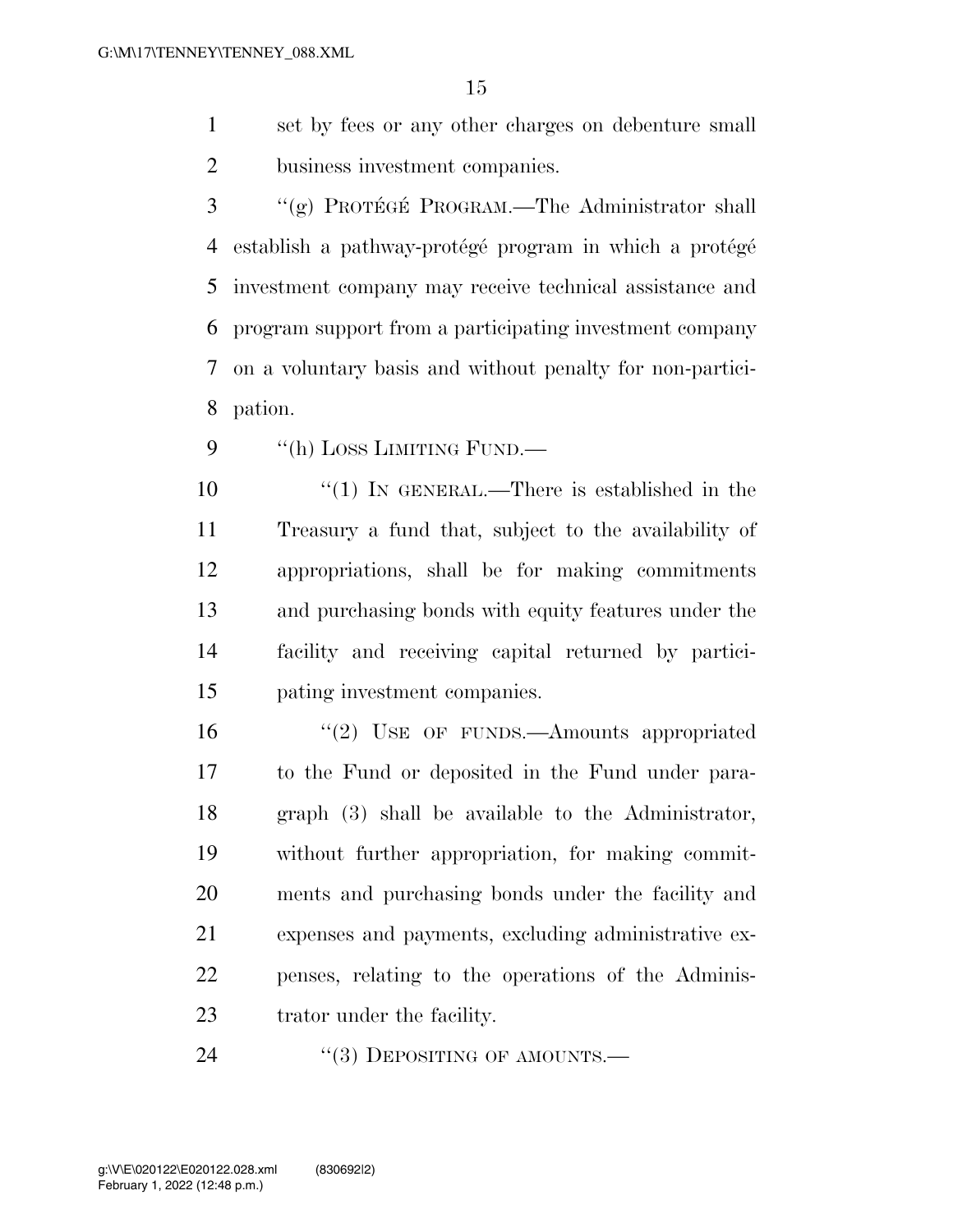| $\mathbf{1}$   | "(A) IN GENERAL.—All amounts received            |
|----------------|--------------------------------------------------|
| 2              | by the Administrator from a participating in-    |
| 3              | vestment company relating to the facility, in-   |
| $\overline{4}$ | cluding any moneys, property, or assets derived  |
| 5              | by the Administrator from operations in con-     |
| 6              | nection with the facility, shall be deposited in |
| 7              | the Fund.                                        |
| 8              | "(B) PERIOD OF AVAILABILITY.—Amounts             |
| 9              | deposited under subparagraph (A) shall remain    |
| 10             | available until expended.                        |

11 ""(i) APPLICATION OF OTHER SECTIONS.—To the ex- tent not inconsistent with requirements under this section, the Administrator may apply sections 309, 311, 312, 313, and 314 to activities under this section and an officer, di- rector, employee, agent, or other participant in a partici- pating investment company shall be subject to the require-ments under such sections.

18 "(j) AUTHORIZATION OF APPROPRIATIONS.—There is authorized to be appropriated for the first fiscal year beginning after the date of enactment of this part \$10,000,000,000 to carry out the facility. Amounts appro- priated pursuant to this subsection shall remain available until the end of the second fiscal year beginning after the date of enactment of this section.''.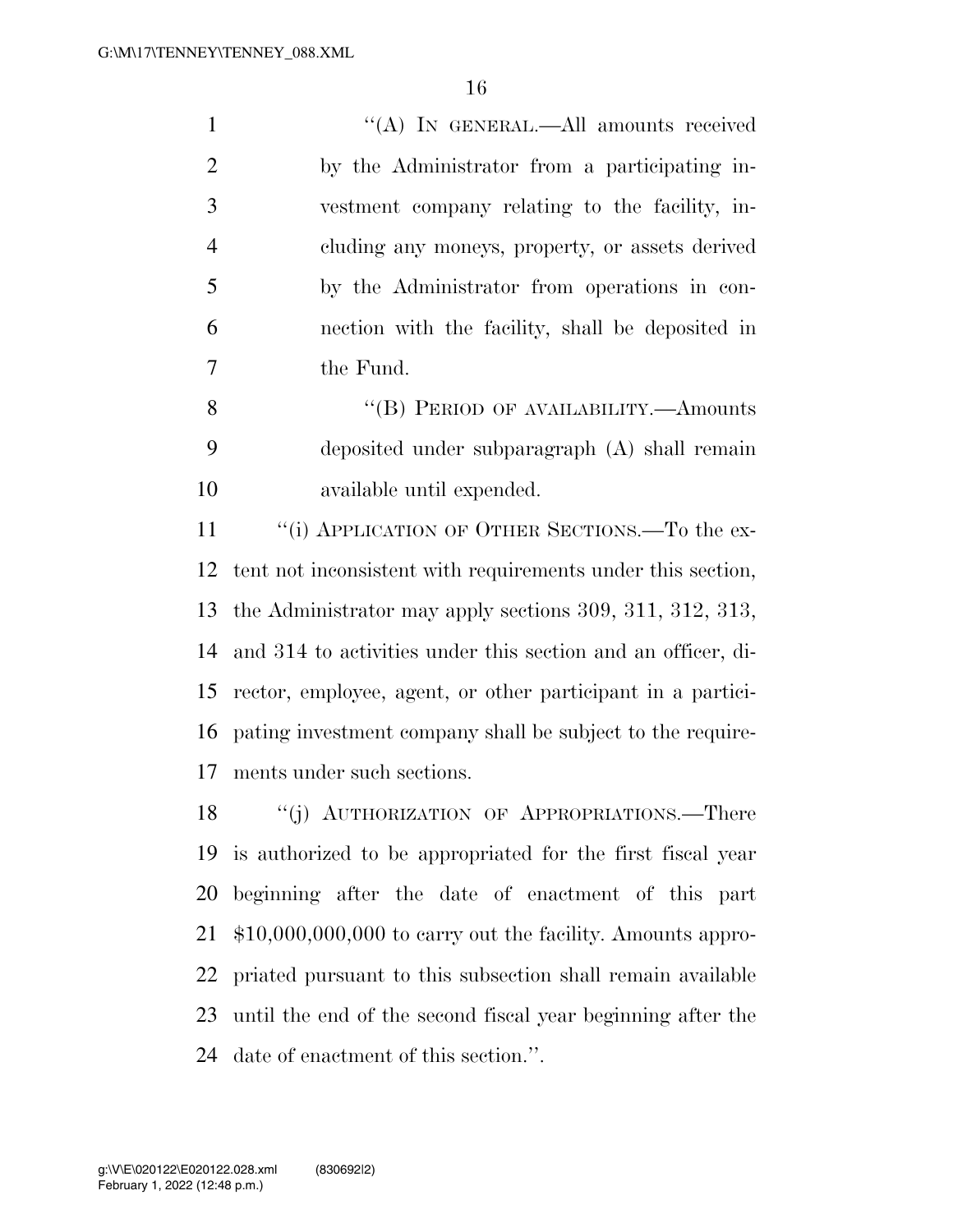(b) APPROVAL OF BANK-OWNED, NON-LEVERAGED 2 APPLICANTS.—Section  $301(e)(2)$  of the Small Business 3 Investment Act of 1958 (15 U.S.C.  $681(e)(2)$ ) is amend- ed— (1) in subparagraph (B), in the matter pre- ceding clause (i), by striking ''Within'' and inserting ''Except as provided in subparagraph (C), within''; and (2) by adding at the end the following: 10 "'(C) EXCEPTION FOR BANK-OWNED, NON- LEVERAGED APPLICANTS.—Notwithstanding subparagraph (B), not later than 45 days after the date on which the Administrator receives a completed application submitted by a bank- owned, non-leveraged applicant in accordance with this subsection and in accordance with such requirements as the Administrator may prescribe by regulation, the Administrator shall—  $\frac{1}{1}$  review the application in its en-21 tirety; and  $\frac{f'(ii)}{I}$  approve the application and issue a license for such operation to the applicant if the requirements of this sec-tion are satisfied; or